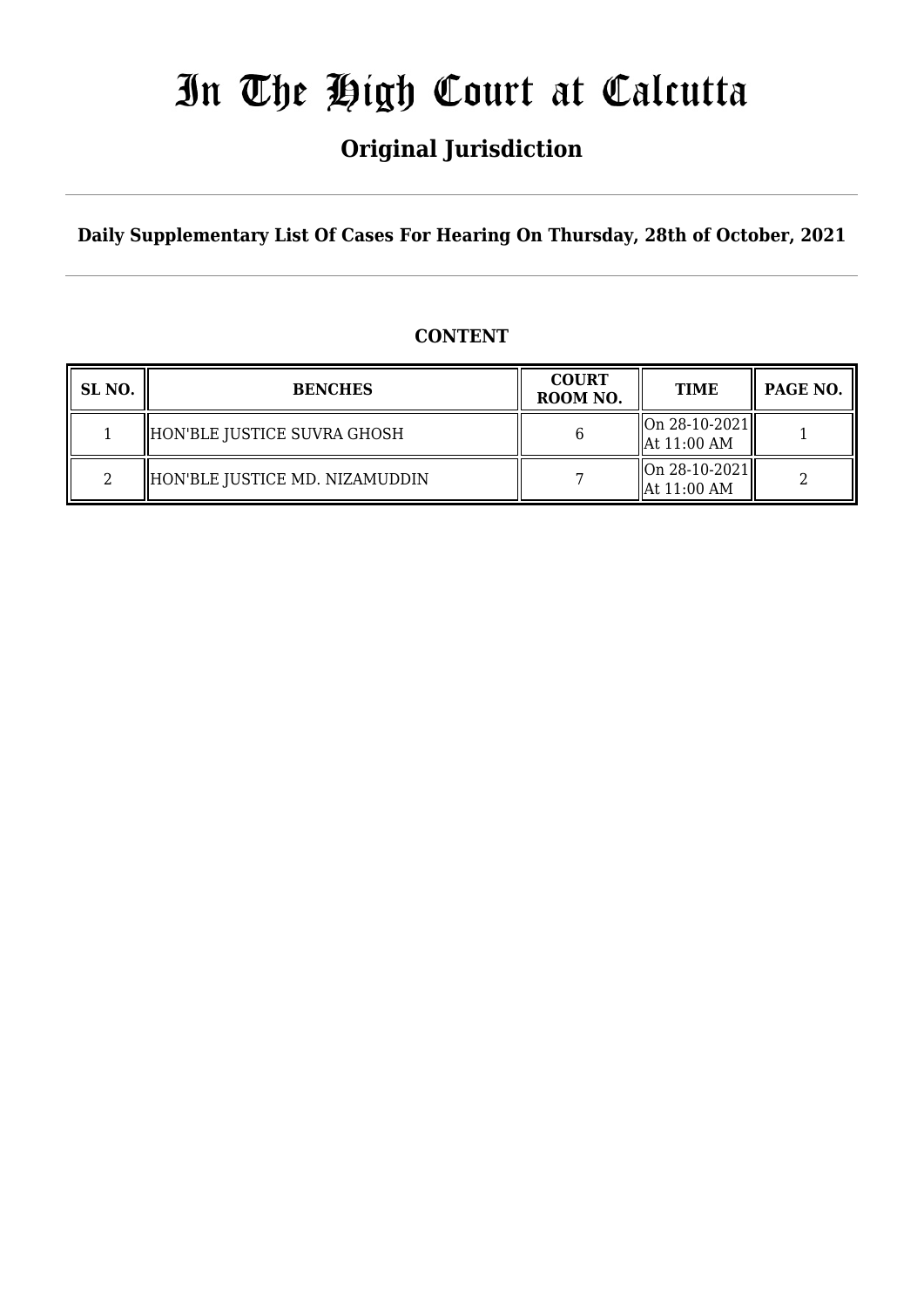

# In The High Court at Calcutta

# **Original Side**

**DAILY CAUSELIST For Thursday The 28th October 2021**

## **COURT NO. 6**

**SINGLE BENCH ()**

### **AT 11:00 AM**

### **HON'BLE JUSTICE SUVRA GHOSH**

**ON 28TH OCTOBER, 2021 (THURSDAY) - SHALL TAKE UP ALL URGENT SINGLE BENCH MATTERS FILED DURING VACATION OR WITH LEAVE OF THE REGULAR BENCH.**

### **VACATION BENCH**

### **(VIA VIDEO CONFERENCE)**

#### **TO BE MENTIONED**

- 1 WPO/993/2021 UTPAL KUMAR GUHA VS EMPLOYEES STATE INSURANCE CORPORATION AND ORS. SANJUKTA DUTTA **COURT APPLICATIONS UNDER ART.226**
- 2 WPO/1060/2021 R D DEVELOPERS PVT LTD AND ANR VS INDIAN OVERSEAS BANK AND ORS **MEGHAIIT MUKHERIEE**